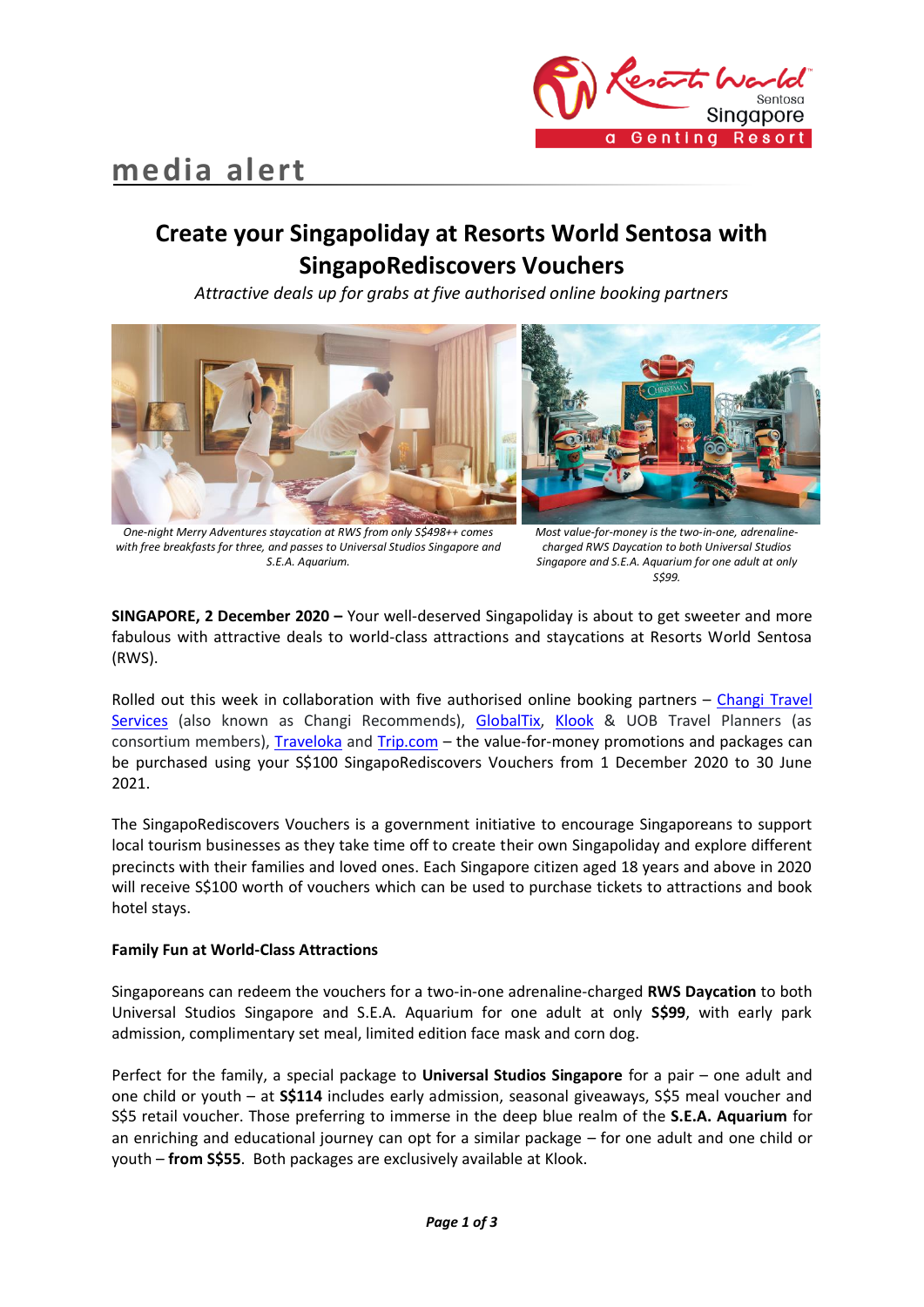Those who want to bring home picture perfect moments at our theme parks can check out an attractive deal by Changi Travel Services, with photography voucher thrown in for every daycation or admission purchase to Universal Studios Singapore (**S\$72** for adult admission) or S.E.A. Aquarium (**S\$41** for adult peak admission).

This Christmas at Universal Studios Singapore, besides going wild on your favourite thrilling rides, get your cameras ready for *The Merry Minions of Christmas* featuring Kevin, Dave, Bob, Stuart, Jerry and Tom, who will surprise you with plenty of mischief and merriment.

A stone's throw away, the S.E.A. Aquarium bestows you with the gift of knowledge featuring a brand new underwater experience with expanded and refreshed zones immersed in atmospheric soundscapes and ambient lighting. New marine habitats will take you on a journey from the tropical rainforest, intertidal coastal terrains to underwater cities of coral reefs.

## **Thoughtfully Curated Staycations**

Make the best use of your SingapoRediscovers Vouchers with a long-awaited overnight escapade for the body, mind and soul at RWS, without needing to leave Singapore. Check into the eco-luxurious Equarius Hotel with stunning panoramic views of verdant forest and sea or the elegant art galleryinspired Hotel Michael to enjoy an all-inclusive, fun-packed RWS staycation.

With one-night **Merry Adventures package** from **S\$538++** or a special rate of **S\$498++** (for Mastercard holders), you can enjoy the abundance of Christmas festivities across RWS with free daily breakfasts, attraction passes to both Universal Studios Singapore and S.E.A. Aquarium, complimentary parking and welcome gifts. Book through Trip.com to enjoy more – a choice of either S\$20 dining credits or one additional free child breakfast.

For those preferring a chillax staycation without the frills but yearning the comforts of our luxury rooms, they can put their feet up and lounge in the vibes at any of four RWS hotels – **Hotel Michael, Equarius Hotel, Crockfords Tower and Beach Villas** – from just **S\$408++** (prevailing rates for December 2020).

Epitome of charm and luxury, all-suite Crockfords Tower boost large rooms dressed in stately dark wood and awash in hues of red and gold, with en-suite kitchenette and personal steam room. For the ultimate rejuvenation and getaway in style, pamper those tired bodies with an exclusive and indulgent respite set in a secluded tropical sanctuary at Beach Villas.

Coming your way in the weeks ahead are more exciting RWS offerings available through the five authorised booking partners, promising a diverse slate of premium and exclusive experiences from VIP tours at our world-class attractions to Dolphin Interaction programmes. You will be spoilt for choice in planning your Singapoholiay at RWS.

More information on our attractive deals and staycation packages can be found at the websites of the booking partners. Eligible products allowing voucher redemptions are marked with the SingapoRediscovers Vouchers icon.

**– ENDS –**

## **NOTE TO EDITORS**

1. Photos can be downloaded from<https://app.box.com/s/hlpd7rs0l7fgrj3836h0dbi3k86v8our>

2. All photos are to be attributed to: **Resorts World Sentosa**